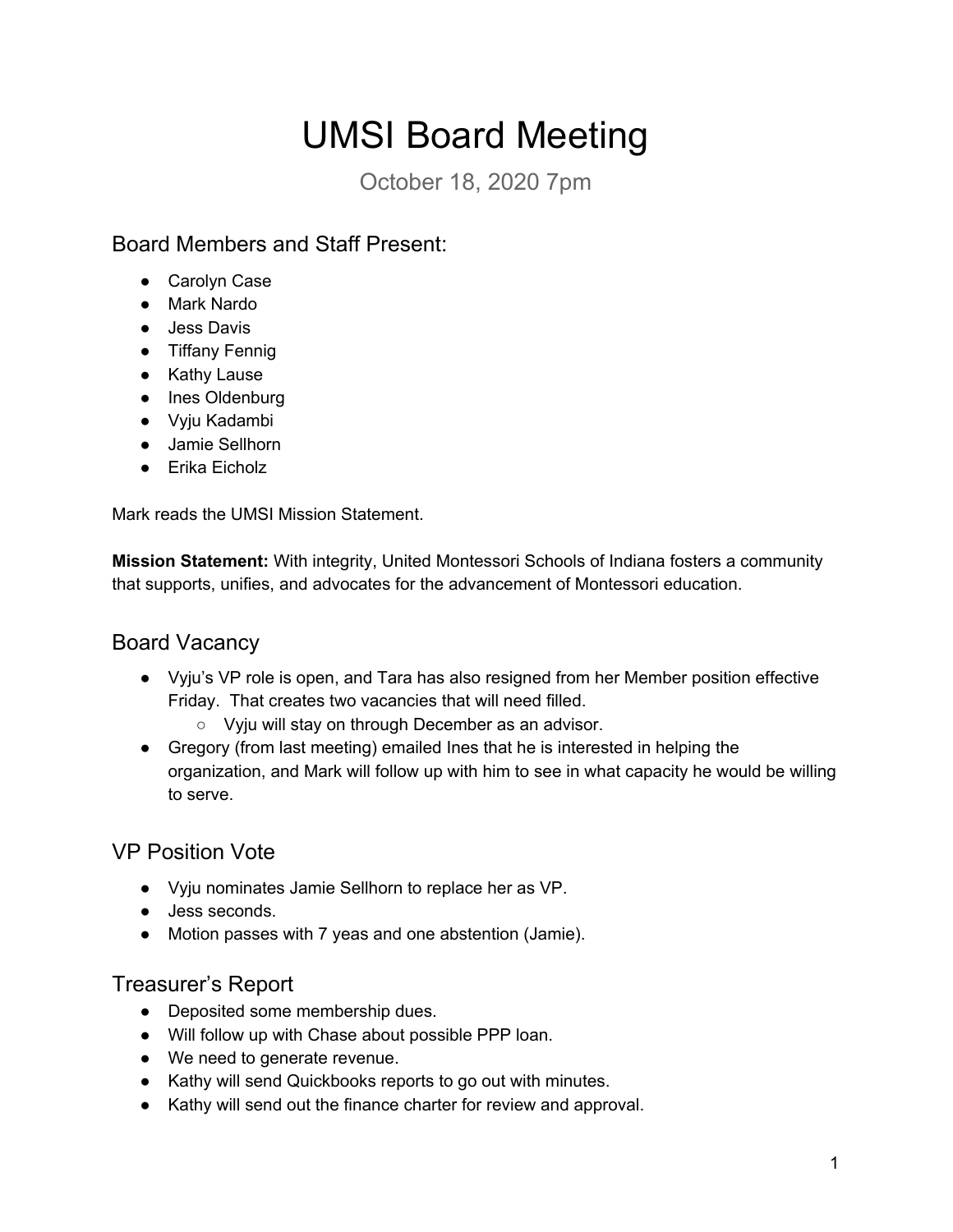# Executive Director Report

- See September Report (sent Sunday afternoon of meeting)
- Update on Montessori Homecoming Week
	- $\circ$  Some sponsors have signed on.
	- $\circ$  Positive response regarding the "pivot" of the event.
- Carolyn has been getting responses from Advocacy survey regarding licensing/barriers to licensing.
- Mark mentions that he connected with an AMI representative (Samantha Lavine) that is reaching out to state organizations.

## Other Committee Updates

#### Governance Committee

- IYI will be giving 10 more hours of consultation, and one focus will be succession planning and onboarding practices.
- Jess will send the Board Manual out. Mark suggests it go out with a google doc to record questions and concerns to help guide a discussion and possible adoption at next month's meeting.

## **Advocacy Committee-**

- Advocacy committee has met to discuss action steps and possibilities, and will be meeting with Denise Monier from MPPI to do a 5-year strategic plan for advocacy projects on October 20th.
	- $\circ$  Vyju will connect Jamie with Lisa Clifford to begin FSSA work.
	- $\circ$  A survey went out regarding licensure barriers to Indiana Head of School
	- $\circ$  FSSA/DOE doc went out to mailing list to raise awareness.
- Licensure is important for Montessori schools. It accesses funds and ensures their continued operation, as the exemptions for licensure change.
- VOTE on charter

## Validation Committee-

- Tiffany would like the board to approve an "expiration date" for applications that never get followed up on by the school after they are initiated.
	- $\circ$  Jamie suggests a year for an expiration period.
- We discuss that some schools' original validations are expiring and we need to get the renewal process up and running. Jess is working on a renewal packet.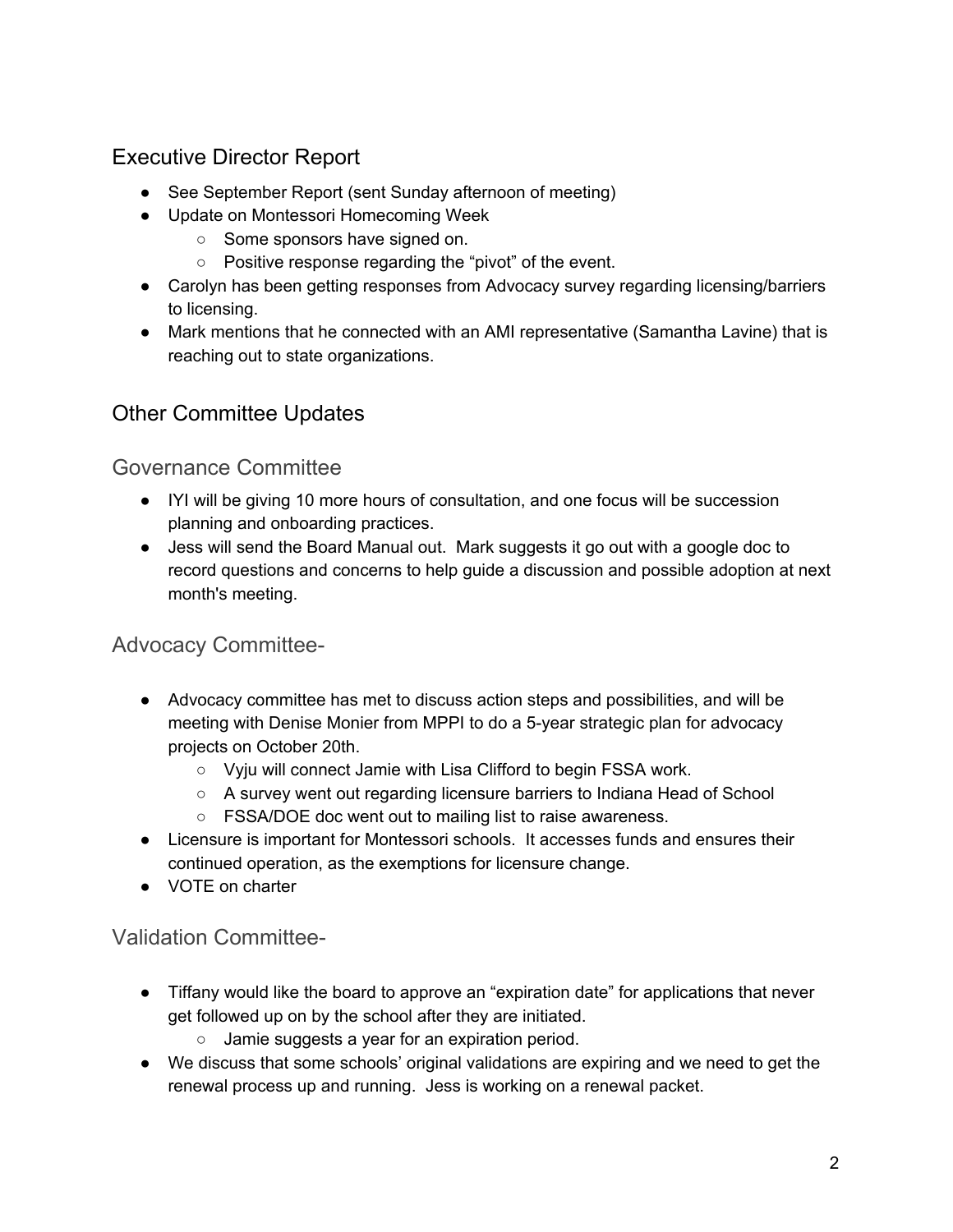- We discuss whether updates to things like the validation handbook need to be board votes, or just presented for discussion by the committee. Mark says that it needs to be "consent and informational".
- Going back to the one year expiration date on an application, the board consents and the committee will make the change.

#### Membership Committee-

- A new chair is needed, as Tara has resigned.
- Carolyn- New Committee Member Recruitment- Looking to the Future
- $\bullet$  Right now the committee consists of Vyju and Tiffany (with Carolyn), and it needs some new members. We discuss reaching out to people who have expressed interest in serving on committees. Committee will need to meet.

#### Other Business

- Creation of a committees calendar (Tabled to next month due to time)
- Revenue Brainstorm (Tabled to next month due to time)

#### **Next meeting: - Dates/Times**

#### **November 15**

(Meeting schedule will not be extended until discussion of the board manual and related calendar changes next month)

#### **Meeting adjourn - 8:09 PM**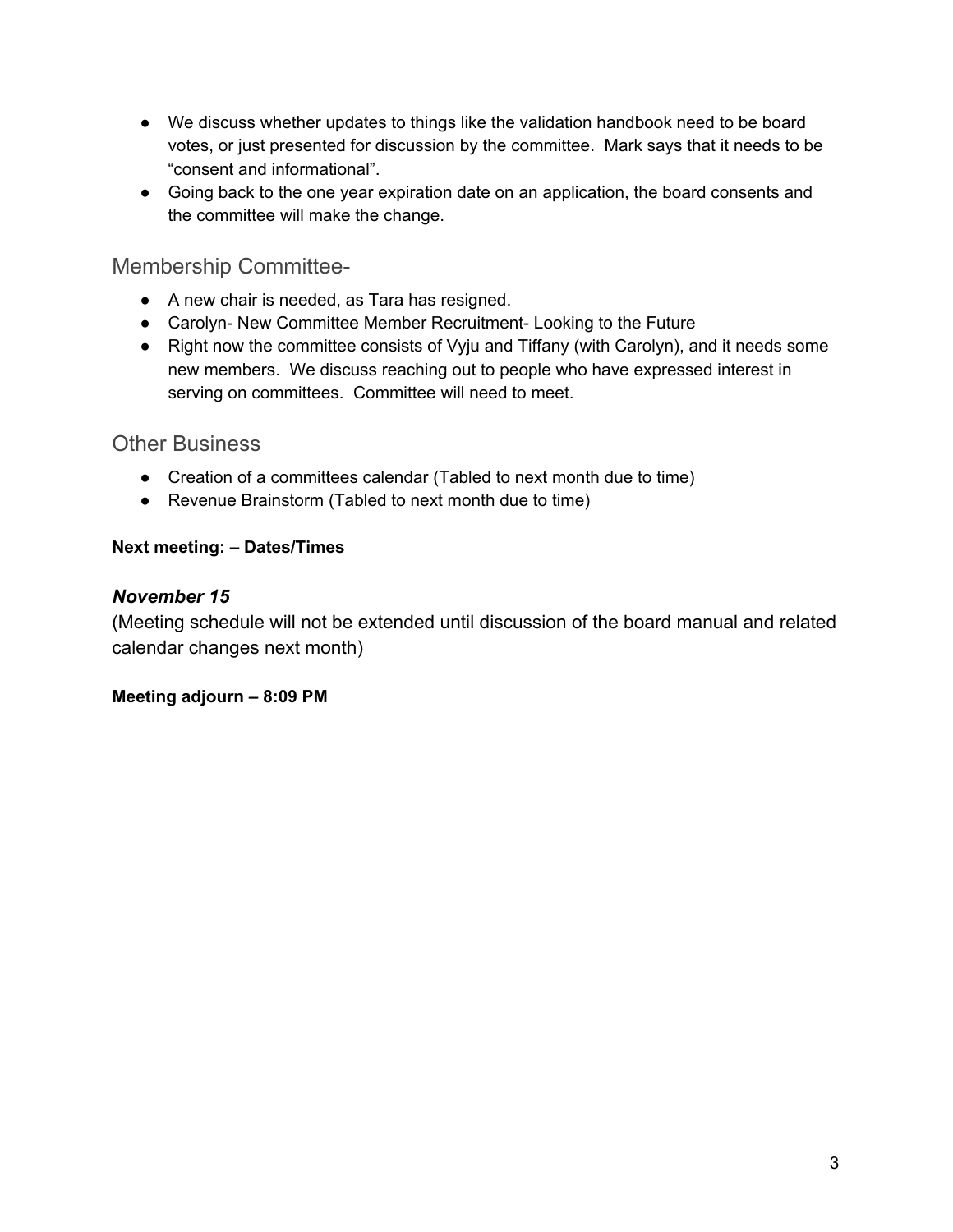# UNITED MONTESSORI SCHOOLS OF INDIANA

#### BALANCE SHEET

As of October 16, 2020

|                                     | <b>TOTAL</b>   |
|-------------------------------------|----------------|
| <b>ASSETS</b>                       |                |
| <b>Current Assets</b>               |                |
| <b>Bank Accounts</b>                |                |
| <b>BUSINESS CLASSIC (9905)</b>      | 10,284.93      |
| TOTAL BUS CHK (3296)                | 15,220.77      |
| <b>Total Bank Accounts</b>          | \$25,505.70    |
| <b>Other Current Assets</b>         |                |
| <b>Uncategorized Asset</b>          | $-16,095.00$   |
| <b>Total Other Current Assets</b>   | $$ -16,095.00$ |
| <b>Total Current Assets</b>         | \$9,410.70     |
| <b>TOTAL ASSETS</b>                 | \$9,410.70     |
| <b>LIABILITIES AND EQUITY</b>       |                |
| <b>Total Liabilities</b>            |                |
| Equity                              |                |
| <b>Opening Balance Equity</b>       | 28,748.03      |
| Owner's Pay & Personal Expenses     | $-44.34$       |
| <b>Retained Earnings</b>            | $-13,682.30$   |
| Net Income                          | $-5,610.69$    |
| <b>Total Equity</b>                 | \$9,410.70     |
| <b>TOTAL LIABILITIES AND EQUITY</b> | \$9,410.70     |